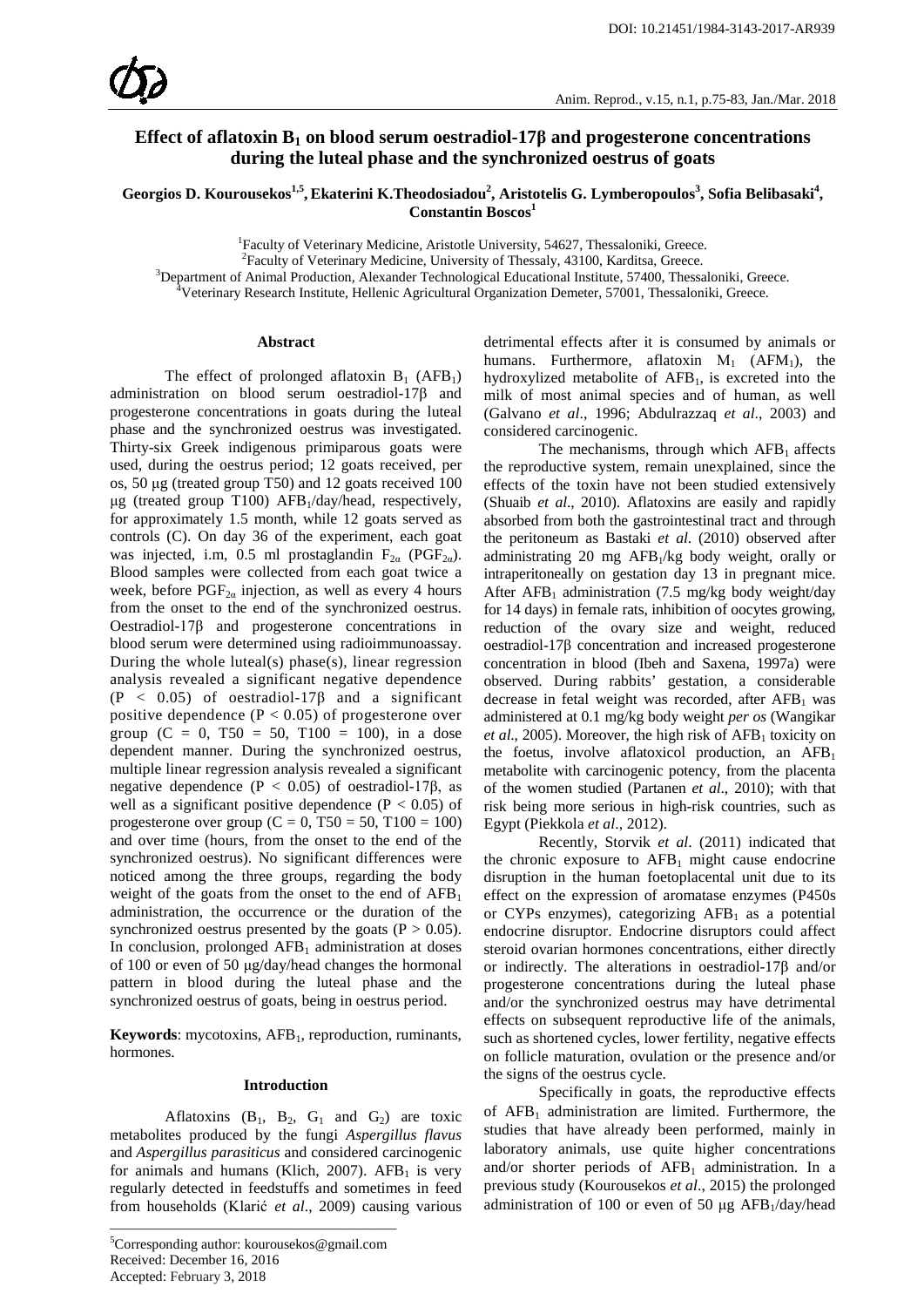increased blood serum oestradiol-17β and progesterone concentrations in anoestrous goats, in a dose dependent manner. Thus, the present study was conducted in order to investigate the possible effects by  $AFB<sub>1</sub>$  administration on blood serum oestradiol-17β and progesterone concentrations, during the luteal phase and the synchronized oestrus and consequently on ovarian activity and oestrus cycle of goats being in oestrus period.

## **Materials and Methods**

## *Animals and experimental protocol*

For the aim of the present study 36 Greek indigenous primiparous goats, 2-3 years old, weighting  $32.6 \pm 2.4$  kg, housed in open-fronted covered yard and being at the oestrus period were used. The study was conducted at the Veterinary Research Institute, in northern Greece, from middle of September to middle of November (longitude  $22^{\circ}51'37''E$  and latitude 40°41'19''N; average temperature 17.7°C and average humidity 62.7%; day-length 11.2 hours with 12.8 hours darkness). All goats performed parturition about seven months ago without their oestrus cycles previously being synchronized. Throughout the experimental period, the goats were not in contact with other animals, were healthy and no pharmaceutical treatment were given to them. The goats were fed 1 kg/day/head of pelleted concentrate plus grass hay *ad libitum*; water was available for the animals 24 hours a day. The pelleted concentrate feed consisted of corn, barley, gluten, soybean meal, molasses, yeast ranching, sodium chloride, calcium carbonate, dicalcium phosphate, vegetable fat, vitamins and minerals. The chemical analysis of the pelleted concentrate feed was: dry matter 52.4%, total proteins 17.2%, fat 3.3%, cellulose 3.9%, ashes 7.7%, humidity 13.0%, calcium 1.2%, phosphorus 0.7%, sodium 0.6% and chlorine 0.04%.

To ensure that the goats did not receive any  $AFB<sub>1</sub>$  concentrations through their diet, feedstuff samples were analyzed, once a week, for  $AFB<sub>1</sub>$  presence using high performance liquid chromatography (HPLC), as described by Akiyama *et al*. (2001) with the assistance of specific columns (MycoSep® 226 columns for  $AFB<sub>1</sub>$ ). The limit of detection for  $AFB<sub>1</sub>$  was 0.5 μg/kg. None of the samples was found positive in  $AFB<sub>1</sub>$  presence.

Goats were randomly divided into 3 groups of 12 animals each [control group (C), treated group (T50) and treated group (T100)]. The experiment lasted approximately 1.5 month, during which the goats of T50 or T100 groups received 50 or 100  $\mu$ g AFB<sub>1</sub>/day/head, respectively  $Id$ oses by which  $AFM<sub>1</sub>$  is excreted into the milk, exceeding the maximum permissible level (50 ng/L) set by the European Union (Kourousekos *et al*., 2012)]. Ten mg of pure AFB<sub>1</sub> (AFB<sub>1</sub> from *Aspergillus flavus*, A 6636-10 MG, SIGMA, Sigma Chemical Co, St. Louis, MO, USA) were dissolved in 100 or 200 mL methanol and 1 mL of this dilution was received *per os* by each goat of T50 or T100 treated groups, respectively. The goats of the control group received only the solvent of  $AFB<sub>1</sub>$  (1 mL methanol/day) in order to be equally handled; methanol is the best solvent for

AFB1 for *in vivo* treatment according to Battacone *et al*. (2003), while the administration of methanol at these concentrations has no risk for the animal's health (http://www.epa.gov/chemfact/s\_methan.txt). The administration of the diluted  $AFB<sub>1</sub>$  in the goats of T50 or T100 treated groups, as well as the administration of 1 mL methanol in the goats of group C was achieved, at the same hour (07:00 a.m.) every morning, using a dosimetric pistollete-like pump, in order to be controlled and easily accepted.

On day 36 of the experiment, 0.5 ml  $PGF_{2\alpha}$ (Estrumat®, Schering-Plugh, USA) were injected, i.m., in each goat for the synchronization of their oestrus cycles. In the goats where no oestrus was detected after 96 hours from the first injection, 0.5 ml  $PGF_{2\alpha}$  was injected for a second time after an 11-day interval.

From the beginning of the experiment and before  $PGF_{2a}$  injection, blood samples were collected twice a week from each goat (always at the same days and at the same time about 08:00 a.m.). After  $PGF_{2\alpha}$ injection blood samples were collected from each goat at 4 hours intervals from the onset to the end of the synchronized oestrus. Oestrus detection was realized, every 6 hours, by three teaser bucks. Blood samples were collected by jugular venipuncture into evacuated blood collecting tubes (Venoject, Terumo, Belgium). After clotting, blood samples were centrifuged (2500 x g; 20 min;  $4^{\circ}$ C); serum was aspirated and stored at - $20^{\circ}$ C until assayed. Moreover, the body weight (kg) of all goats was measured once a week.

# *Oestradiol-17β and progesterone assays*

Oestradiol-17β and progesterone concentrations in blood serum were determined, in duplicate, using radioimmunoassay (RIA), after extraction, as described by Martin *et al*. (1987), following minor modification. The radiolabelled solutions of oestradiol-17 $\beta$  and progesterone were provided by Amersham Biotech, (Buckinghamshire, UK), while oestradiol-17β and progesterone antiserums, were developed by the Institute of Molecular Biology, Iraklion, Crete, Greece (Theodosiadou *et al*., 2004). The sensitivity (lower limit of detection) for oestradiol-17β was 3.90 pg/mL, while for progesterone was 19 pg/mL (0.019 ng/mL). The intra-assay variability was 3.4-6.0%  $(n = 8)$  and 2.8-4.8%  $(n = 8)$ , while the inter assay variability was 9.5% (n = 72) and 8.5% (n = 72) for oestradiol-17β and progesterone, respectively. The recovery rate was estimated to be  $88.3\% \pm 3.4\%$  (Mean  $\pm$  SD; n = 72) and 90.5%  $\pm$  2.4% (Mean  $\pm$  SD; n = 72) for oestradiol-17β and progesterone, respectively.

# *Statistical analysis*

One-way analysis of variance (one-way ANOVA) was used to compare the body weight, the occurrence and the duration of the synchronized oestrus, as well as blood serum oestradiol-17β or progesterone concentrations among the three groups studied. Levene's test was used for the control of homogeneity of variances and statistical differences were estimated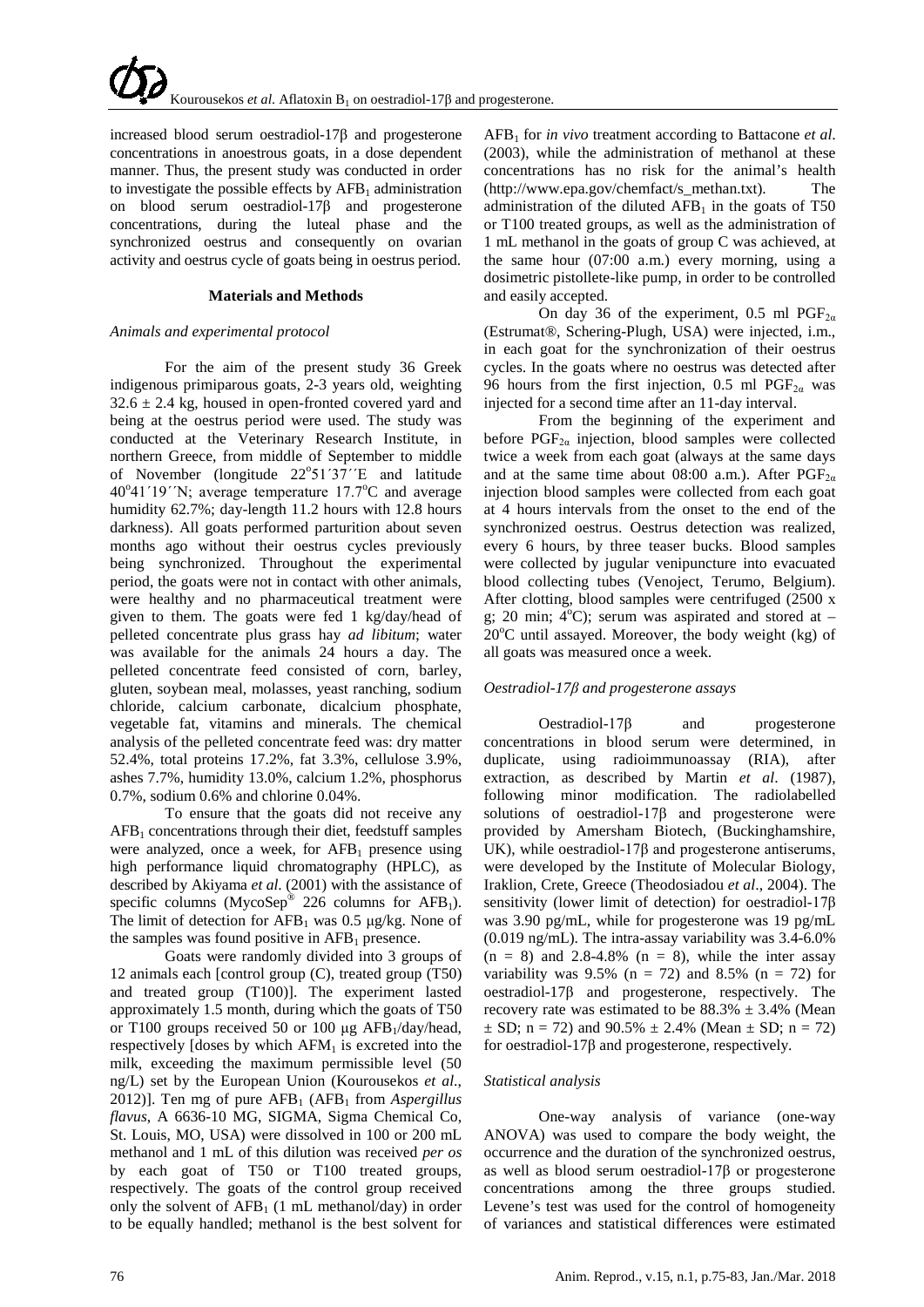using Tukey's HSD test. Linear regression analysis was used in order to trace the variability of oestradiol-17β or progesterone concentration over group ( $C = 0$ , T50 = 50,  $T100 = 100$ ) and over time (in days for the luteal phase, or in hours for the synchronized oestrus) (multiple), or over group, or over time. Statistical analysis was performed using SPSS® software (Version 15.0, 2006, SPSS Inc., Athens, Greece) for MS Windows; in all cases, a probability of  $P < 0.05$  was the minimum level of significance.

### **Results**

#### *Body weight (kg)*

No significant differences  $(P > 0.05)$  were observed among the three groups studied (C:  $33.6 \pm 1.9$ ; T50:  $32.8 \pm 2.5$ ; T100:  $31.5 \pm 2.9$ ; Mean  $\pm$  SD) during the whole experimental period.

#### *Luteal phase*

During the whole luteal(s) phase(s), oestradiol-17β concentration of the treated groups T50 or T100 presented significantly lower  $(P < 0.05)$ , while progesterone concentration presented significantly higher ( $P < 0.05$ ) than those of the goats of group C (Figs. 1-2). Analytically, at the first 3 days after  $AFB_1$ administration, progesterone concentration showed no significant differences ( $P > 0.05$ ) among the three groups studied. From 7 to 35 days after  $AFB<sub>1</sub>$ administration progesterone concentration of the treated groups T50 or T100 presented significantly higher ( $P < 0.05$ ) compared to that of group C, while no significant difference  $(P > 0.05)$  was observed between T50 and T100 groups (Fig. 2).

More specifically, linear regression analysis revealed a significant decrease of oestradiol-17β concentration (F = 9.98, df = 306, P = 0.002; Constant =  $19.67 \pm 0.81$ , t = 24.38, P = 6.94E-021; Group =  $-1.16 \pm 0.37$ , t =  $-3.16$ , P = 0.002), as well as, a significant increase of progesterone concentration (F = 66.62, df = 306, P = 8.29E-015; Constant =  $1.59 \pm 0.09$ , t = 16.39, P = 6.94E-021; Group =  $0.36 \pm 0.04$ , t = 8.16, P = 8.29E-015) over group  $(C = 0, T50 = 50, T100 = 100)$ , in a dose dependent manner.

The luteal phase was defined by progesterone concentrations >1 ng/mL and oestradiol-17β concentrations <27.2 pg/mL (Chemineau et al., 1982; Bauernfeind and Holtz, 1991). All other values during the period of the 35 days treatment were excluded, since those values represented the natural oestrus of the goats.



Figure 1. Oestradiol-17β concentration in blood serum (pg/mL) during the luteal(s) phase(s) of the goats [control group (C); treated group T50 (50 μg AFB1/goat/day); treated group T100 (100 μg AFB1/goat/day); (Mean  $\pm$  SD)].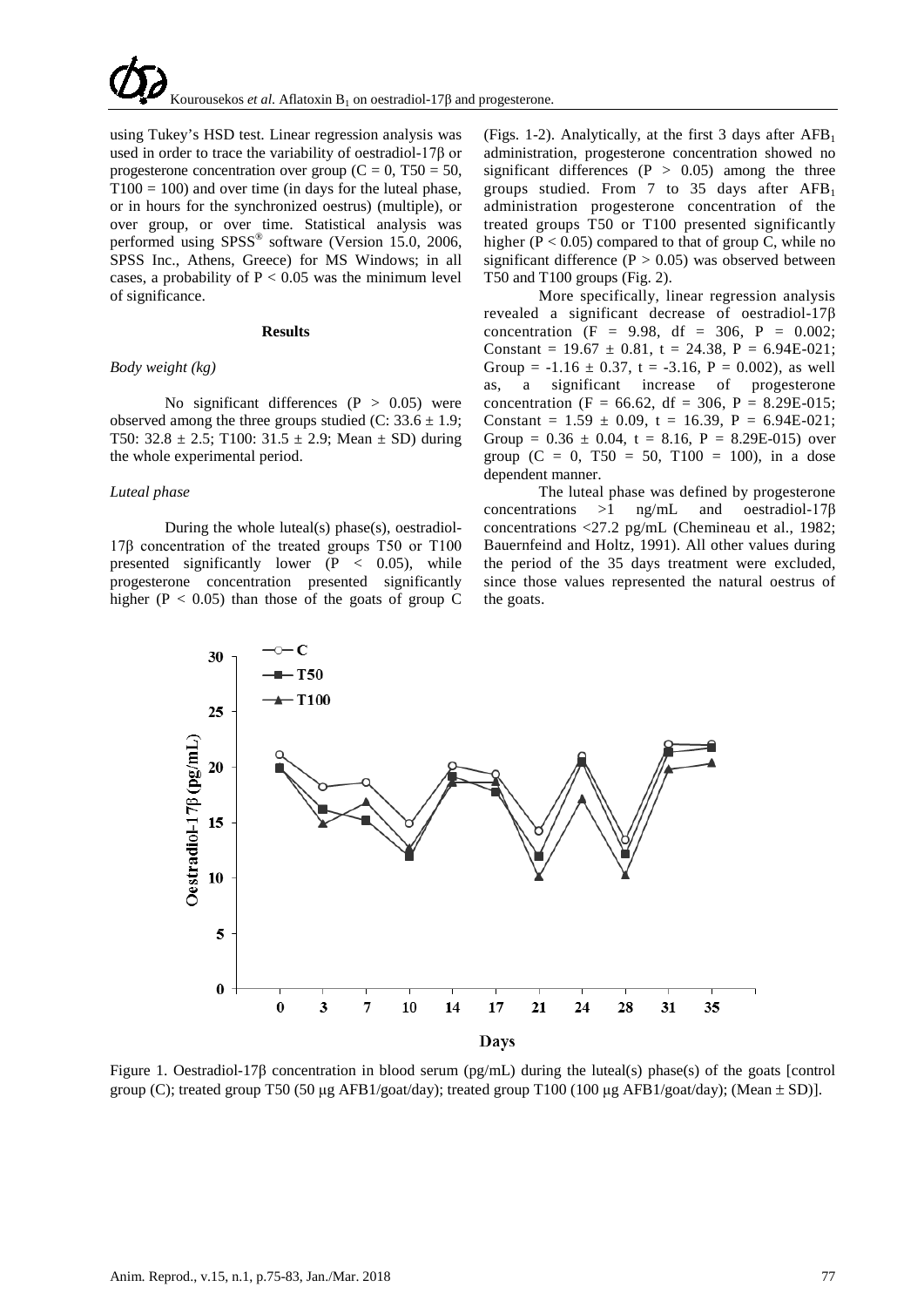

Figure 2. Progesterone concentration in blood serum (ng/mL) during the luteal(s) phase(s) of the goats [control group (C), treated group T50 (50 μg AFB1/goat/day); treated group T100 (100 μg AFB1/goat/day); (Mean  $\pm$  SD)]. a,b,c Significant differences among the three groups at each time point studied ( $P < 0.05$ ).

### *Synchronized oestrus*

After the first  $PGF_{2\alpha}$  injection, oestrus was detected in 26 goats (C:  $n = 9$ ; T50:  $n = 8$ ; T100:  $n = 9$ ). After the second  $PGF_{2\alpha}$  injection (in the goats that did not respond to the first injection) oestrus was detected in another 8 goats (C:  $n = 2$ ; T50:  $n = 3$ ; T100:  $n = 3$ ). Two goats did not respond at any  $PGF_{2\alpha}$  injection and excluded from the study. No significant differences were observed among the three groups studied  $(P > 0.05)$ , regarding the number of goats that responded to  $PGF_{2\alpha}$ injection.

Regarding the duration of the synchronized oestrus that followed either the first or the second  $PGF_{2\alpha}$ injection, no significant differences were observed among the three groups studied ( $P > 0.05$ ). The mean oestrus duration in hours (Mean  $\pm$  SD) was 38.9  $\pm$  5.0  $(n = 11)$ ,  $36.7 \pm 6.6$   $(n = 11)$  and  $38.3 \pm 6.7$   $(n = 12)$  for group C, T50 and T100, respectively.

During the synchronized oestrus, oestradiol-17β concentration of the goats of the treated groups T50 or T100 presented significantly lower ( $P < 0.05$ ), than that of group  $C$  (Fig. 3). Analytically, at the first 4 hours from the onset of the synchronized oestrus no significant differences were observed among the three groups studied  $(P > 0.05)$ . From 8 to 20 hours oestradiol-17β concentration of the goats of T100 group presented significantly lower ( $P < 0.05$ ) than that of the goats of T50 or C group, while no significant difference was observed between T50 and C groups ( $P > 0.05$ ). From 24 hours until the end of the synchronized oestrus oestradiol-17β concentration was significantly lower (P < 0.05) at the goats of the treated groups T50 or T100 compared to that of group C; the lowest concentration was observed in T100 group (Fig. 3).

Specifically, multiple linear regression analysis revealed a significant decrease of oestradiol-17β concentration over group ( $C = 0$ , T50 = 50, T100 = 100) and over time (hours from the onset to the end of the synchronized oestrus) (F = 285.49, df = 355, P = 0.0; Constant =  $74.12 \pm 1.43$ , t =  $51.99$ , P =  $3.86E-021$ ; Group =  $-5.79 \pm 0.56$ , t =  $-10.28$ , P = 3.86E-021; Time  $= -0.79 \pm 0.04$ , t  $= -21.65$ , P  $= 3.86E-021$ ).

Progesterone concentration of the goats of the treated groups T50 or T100 presented significantly higher ( $P < 0.05$ ) than that of group C (Fig. 4). Analytically, from the onset to 20 hours of the synchronized oestrus progesterone concentration of the goats of the treated groups T50 or T100 presented significantly higher ( $P < 0.05$ ) than that of the goats of group C, while no significant difference was observed between T50 and T100 groups ( $P > 0.05$ ). From 24 hours until the end of the synchronized oestrus progesterone concentration remained significantly higher ( $P < 0.05$ ) at the goats of the treated groups T50 or T100 compared to that of group C; the highest concentration was observed in T100 group (Fig. 4).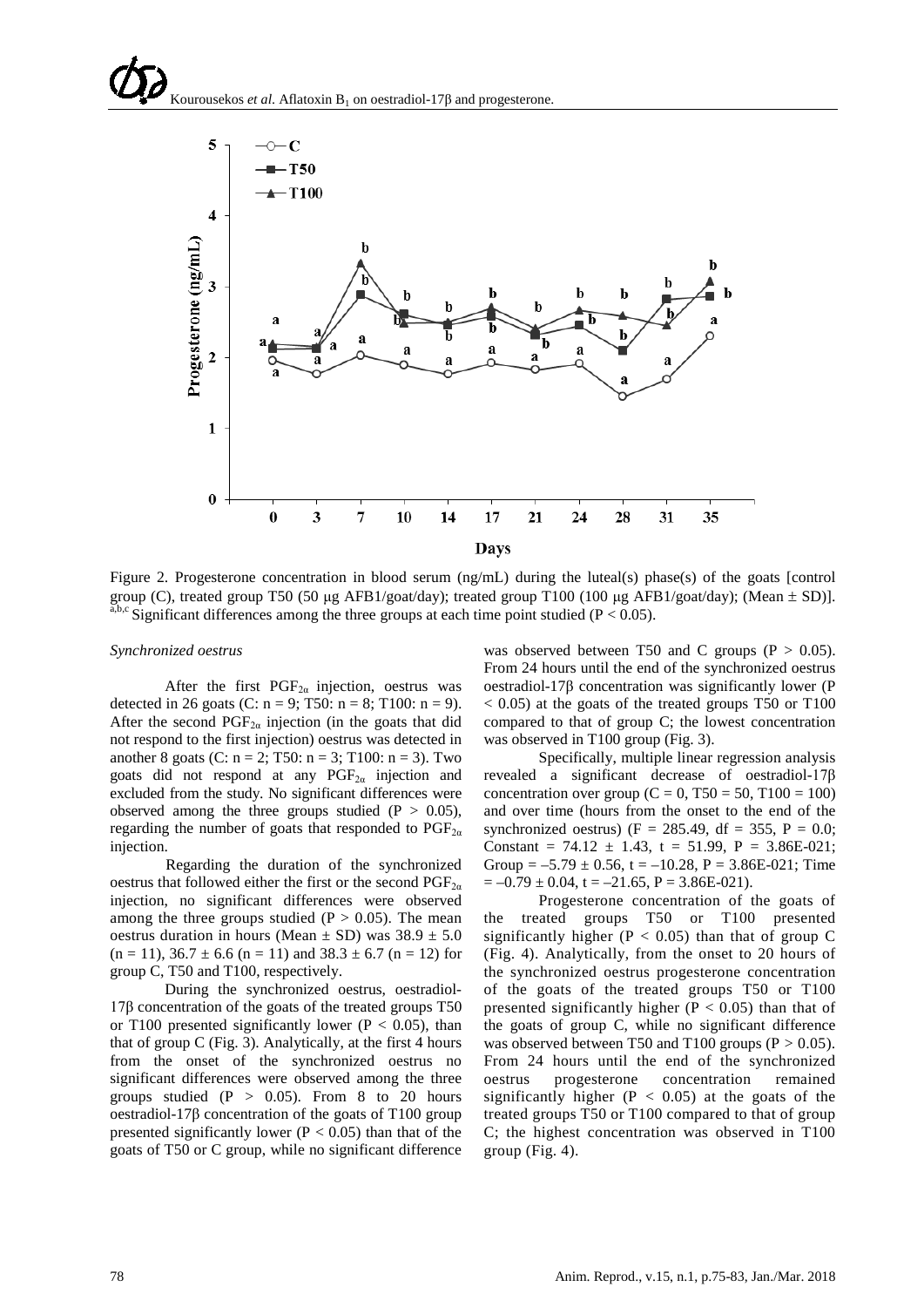

Figure 3. Oestradiol-17β concentration in blood serum (pg/mL) during the synchronized oestrus of the goats [control group (C); treated group T50 (50 μg AFB1/goat/day); treated group T100 (100 μg AFB1/goat/day); (Mean  $\pm$  SD)].  $a,b,c$  Significant differences among the three groups at each time point studied (P < 0.05).



Figure 4. Progesterone concentration in blood serum (ng/mL) during the synchronized oestrus of the goats [control group (C); treated group T50 (50 μg AFB1/goat/day); treated group T100 (100 μg AFB1/goat/day); (Mean  $\pm$  SD)].  $a,b,c$  Significant differences among the three groups at each time point studied (P < 0.05).

Specifically, multiple linear regression analysis revealed a significant increase of progesterone concentration over group (C = 0, T50 = 50, T100 = 100) and over time (hours from the onset to the end of the synchronized oestrus) (F = 315.09, df = 355, P = 0.0; Constant =  $0.08 \pm 0.01$ , t =  $6.26$ , P =  $1.15E-09$ ; Group =

 $0.06 \pm 0.01$ , t = 11.13, P = 3.86E-021; Time = 0.01  $\pm$ 0,0003, t = 22.58,  $P = 3,86E-021$ . The decrease of oestradiol-17β concentration and the increase of progesterone concentration, over time (hours from the onset to the end of the synchronized oestrus), in each group, are presented in Table 1.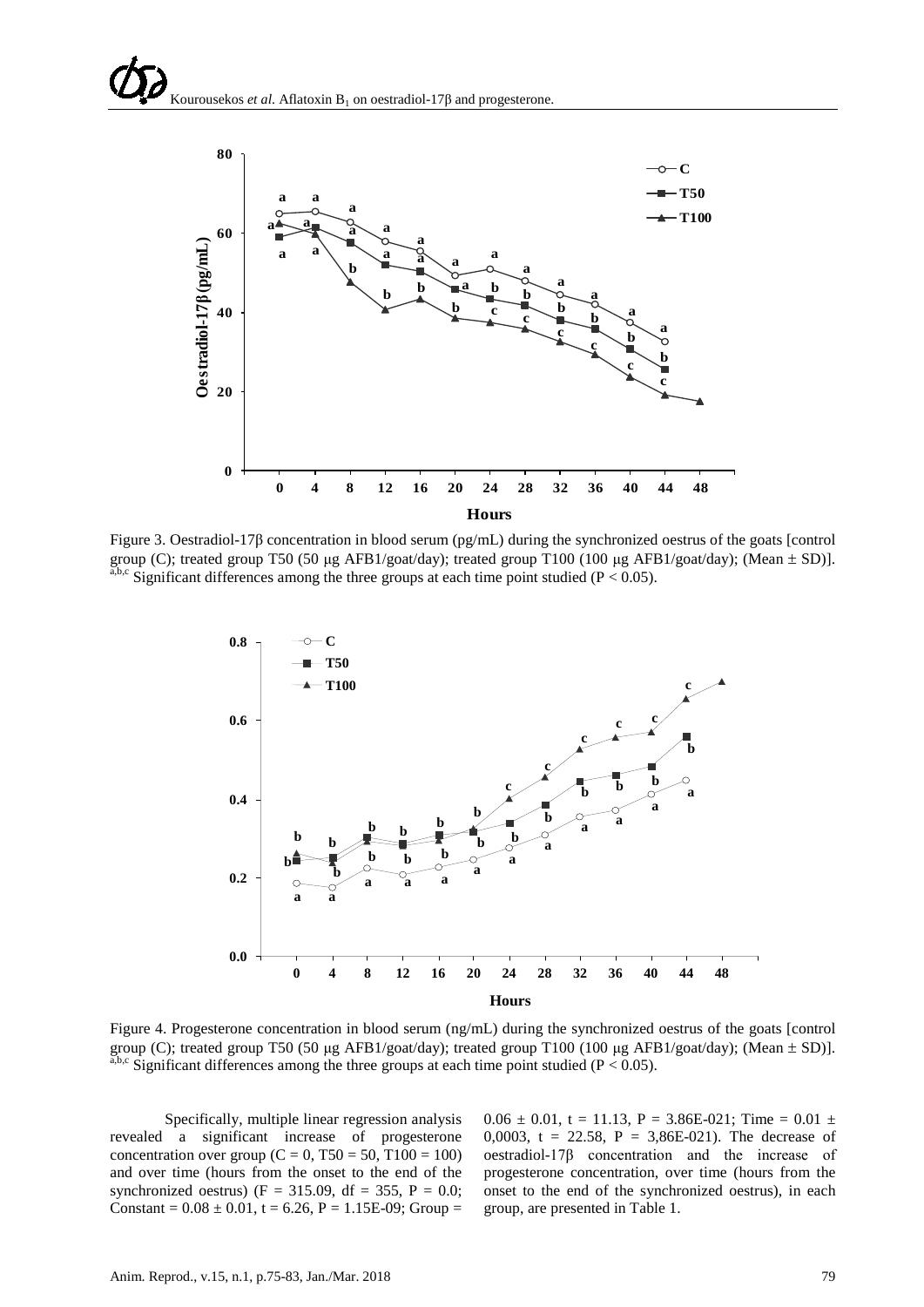# Kourousekos *et al*. Aflatoxin  $B_1$  on oestradiol-17 $\beta$  and progesterone.

|                               | $ATD_1/g0a0uay.$    |     |        |           |           |           |  |                      |                     |     |                  |           |           |           |  |
|-------------------------------|---------------------|-----|--------|-----------|-----------|-----------|--|----------------------|---------------------|-----|------------------|-----------|-----------|-----------|--|
| Oestradiol-17 $\beta$ (pg/mL) |                     |     |        |           |           |           |  | Progesterone (ng/mL) |                     |     |                  |           |           |           |  |
|                               |                     | df  | F      | Sign. $F$ | Time      | Constant  |  |                      |                     | df  | $\boldsymbol{F}$ | Sign. $F$ | Time      | Constant  |  |
| $\mathsf{C}$                  |                     | 117 | 122.52 | 4.78E-019 | $-0.72$   | 67.01     |  | $\mathcal{C}$        |                     | 117 | 126.58           | 4.78E-019 | 0.006     | 0.15      |  |
|                               | Standard error      |     |        |           | 0.07      | 1.55      |  |                      | Standard error      |     |                  |           | 0.001     | 0.01      |  |
|                               |                     |     |        |           | $-11.07$  | 43.32     |  |                      |                     |     |                  |           | 11.25     | 12.39     |  |
|                               | Significance of $t$ |     |        |           | 4.78E-019 | 4.78E-019 |  |                      | Significance of $t$ |     |                  |           | 4.78E-019 | 4.78E-019 |  |
| <b>T50</b>                    |                     | 110 | 149.56 | 6.39E-019 | $-0.77$   | 62.14     |  | <b>T50</b>           |                     | 110 | 149.47           | 6.38E-019 | 0.006     | 0.22      |  |
|                               | Standard error      |     |        |           | 0.06      | 1.42      |  |                      | Standard error      |     |                  |           | 0.001     | 0.01      |  |
|                               |                     |     |        |           | $-12.23$  | 43.82     |  |                      |                     |     |                  |           | 12.26     | 19.02     |  |
|                               | Significance of $t$ |     |        |           | 6.39E-019 | 6.39E-019 |  |                      | Significance of $t$ |     |                  |           | 6.38E-019 | 6.38E-019 |  |
| T <sub>100</sub>              |                     | 125 | 200.59 | 3.52E-019 | $-0.87$   | 58.30     |  | T <sub>100</sub>     |                     | 125 | 284.26           | 3.52E-019 | 0.009     | 0.20      |  |
|                               | Standard error      |     |        |           | 0.06      | 1.44      |  |                      | Standard error      |     |                  |           | 0.001     | 0.01      |  |
|                               |                     |     |        |           | $-14.16$  | 40.37     |  |                      |                     |     |                  |           | 16.86     | 15.06     |  |
|                               | Significance of $t$ |     |        |           | 3.52E-019 | 3.52E-019 |  |                      | Significance of $t$ |     |                  |           | 3.52E-019 | 3.52E-019 |  |

Table 1. Linear regression analysis results showing the negative or the positive dependence of blood serum oestradiol-17β or progesterone concentration over time (hours from the onset to the end of the synchronized oestrus) of the goats, in each group studied [control group (C); treated group T50 (50 µg AFB<sub>1</sub>/goat/day); treated group T100 (100 µg  $\triangle$ FB $/$ goat/day)].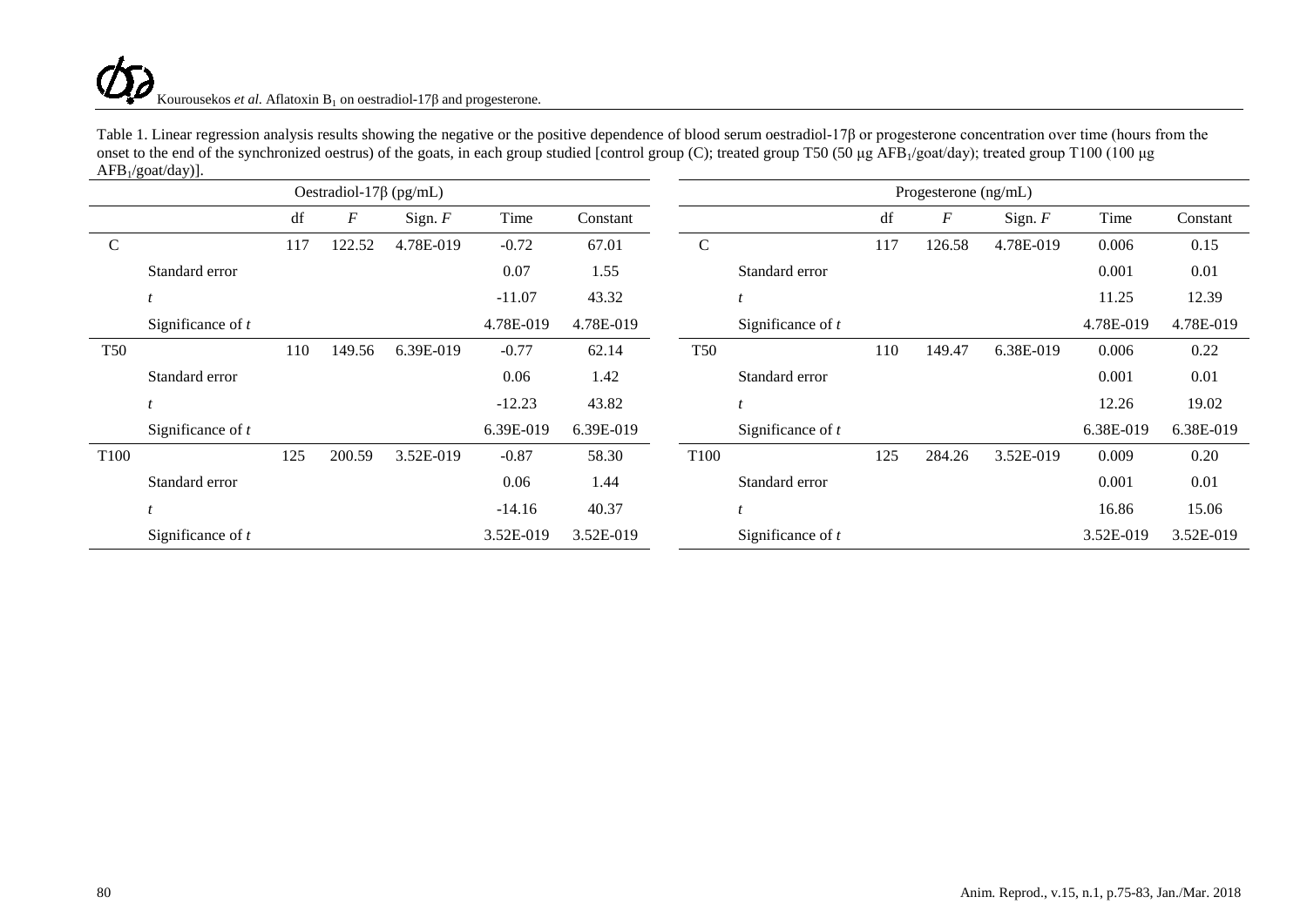#### **Discussion**

The results of the present study are confirmed by those of other researchers, but in different species. Ibeh and Saxena (1997a; b) administered in female rats 7.5 mg  $AFB<sub>1</sub>/kg$  body weight/day for 14 days or 15 mg AFB1/kg body weight/day for 21 days, respectively, and observed that blood oestradiol-17β and progesterone appeared significantly lower and higher, respectively, in rats receiving aflatoxin. The authors proposed either a direct effect of  $AFB<sub>1</sub>$  on ovarian secreting cells or on the hypothalamus-hypophysis-ovaries axis. In the present study,  $AFB<sub>1</sub>$  was administered in quite lower doses, but for a longer period, and that could have influenced the ovarian activity or the above-mentioned axis. In the study of Hasanzadeh *et al*. (2011) the hormonal pattern was investigated in male rats after the administration of 0.8, 1.6 and 3.2 ppm  $AFB<sub>1</sub>$  orally for 48 days. The concentrations of blood serum LH, testosterone and oestradiol-17β were significantly lower in the group of rats receiving the highest dose of  $AFB<sub>1</sub>$ . The authors proposed either a direct effect of  $AFB<sub>1</sub>$  on testes secreting cells or on the hypothalamus-hypophysistestes axis. Furthermore during the anoestrus period of the goats the prolonged *per os* administration of 100 or even of 50 μg AFB1/day/head increased blood serum oestradiol-17β and progesterone concentrations, in a dose dependent manner (Kourousekos *et al*., 2015).

The similar chemical structure between aflatoxins and oestradiol-17β triggered some researchers to study the possible oestrogenic action of aflatoxins. Kyrein (1974) observed that aflatoxins  $B_1$ ,  $G_1$  and  $G_2$ did not present any binding affinity to oestrogen receptors derived from healthy uterus of calves. On the contrary,  $AFM<sub>1</sub>$  presented an extent of receptors binding, although in quite higher concentrations. Furthermore, aflatoxicol, another  $AFB<sub>1</sub>$  metabolite, showed a small binding ability to oestrogen receptors (Blankenship *et al*., 1982). In our study, the possible binding of oestrogen receptors by  $AFB<sub>1</sub>$  metabolites could have disturbed gonadotrophins secretion and consequently reduced oestrogen production.

Recently, Storvik *et al*. (2011) categorized  $AFB<sub>1</sub>$  as a potential endocrine disruptor. It is known that  $AFB<sub>1</sub>$  is metabolized by cytochrome P450 (CYPs)<br>enzymes (Buhler and Wang-Buhler, 1998). enzymes (Buhler and Wang-Buhler, 1998). Furthermore, Storvik *et al*. (2011) and Huuskonen *et al*. (2013) supported that  $AFB<sub>1</sub>$  increases the expression of CYP19A1 in human placenta cells. More specifically, Huuskonen *et al.* (2013) indicated that AFB<sub>1</sub> affected the placental steroid hormone synthesizing, the placental steroid hormone synthesizing, metabolizing and conjugating enzymes and that these alterations may lead to anomalies in the foetoplacental hormonal homeostasis, while Storvik *et al*. (2011) suggested that AFB<sub>1</sub>, after being metabolized in aflatoxicol, had effects on genes important in endocrine regulation in placental cells. Furthermore, since CYPs have been found to take part in steroid hormones synthesis, the increase of the expression of such enzyme by  $AFB<sub>1</sub>$  in the placenta could result in increased progesterone production. In our study the increased blood serum progesterone concentration, in a dose

dependent manner, might have been a result of such alterations of CYPs enzymes on the ovaries due to prolonged  $AFB<sub>1</sub>$  administration.

At this point, the study of the effects of high progesterone or low oestradiol-17β concentrations during the oestrus period would be particularly useful. Menchaca and Rubianes (2001) supported that premature progesterone exposure early in the ovulatory cycle of the goat affected its length inducing short or shortened cycles. In the study of Theodosiadou *et al*. (2004) the synchronization of oestrus by administration of the standard dose of progesterone resulted in a decrease/increase of oestradiol-17β/progesterone, respectively, in blood plasma and oviductal wall, compared to natural oestrus. Regarding low oestradiol-17β concentrations, Gilad *et al*. (1993) reported that in cows with low plasma oestradiol-17β, the mean and basal concentrations and amplitudes of gonadotrophins were significantly lower by heat stress compared to cows with high plasma oestradiol-17β concentrations. Furthermore, Theodosiadou *et al*. (2014) revealed that at artificial insemination time (performed either at fixed-time or after oestrus detection in synchronized ewes), pregnant ewes had lower progesterone and higher oestradiol-17β concentrations in blood serum, and lower electrical resistance values in the cervical mucus (ERCM) than the non-pregnant ones. The increased progesterone concentrations in the periestrual period might have negatively affected spermatozoa, causing pregnancy failure, since a significant positive relation between progesterone concentrations and ERCM values was found. Moreover, Theodosiadou and Tsiligianni (2015) observed that blood serum progesterone concentrations and ERCM values at oestrus were lower in synchronized ewes that conceived after they were mated to fertile rams compared to those that did not conceive, either at oestrous or at anoestrous period. Finally, Carter *et al*. (2010) mentioned that elevated concentration of progesterone do not affect the ability of the early cow embryo to reach the blastocyst stage *in vivo*, but do result in subtle changes to the transcriptome of the embryo, due to advanced elongation post-hatching. Taking into account the above mentioned studies, the decreased/increased blood serum oestradiol-17β/progesterone concentrations, observed in our study, may cause detrimental effects on fertilization, conception and/or embryo development.

In conclusion prolonged  $AFB<sub>1</sub>$  administration in goats, being at oestrus period, at the doses of 100 or even of 50 μg/day/head could lead to a decrease/ increase of blood serum oestradiol-17β/progesterone concentrations during the luteal phase and during the synchronized oestrus, in a dose dependent manner. These disturbances may not have obvious effects on the oestrus presence or duration but they could negatively affect the reproductive system of the goats. Further research regarding the direct or indirect effect of the aflatoxins on the reproductive system of the goats could interestingly be useful. Consequently, since aflatoxins are thought to be carcinogenic and teratogenic, the systematic control of the feedstuffs for the presence of  $AFB<sub>1</sub>$  is strongly proposed.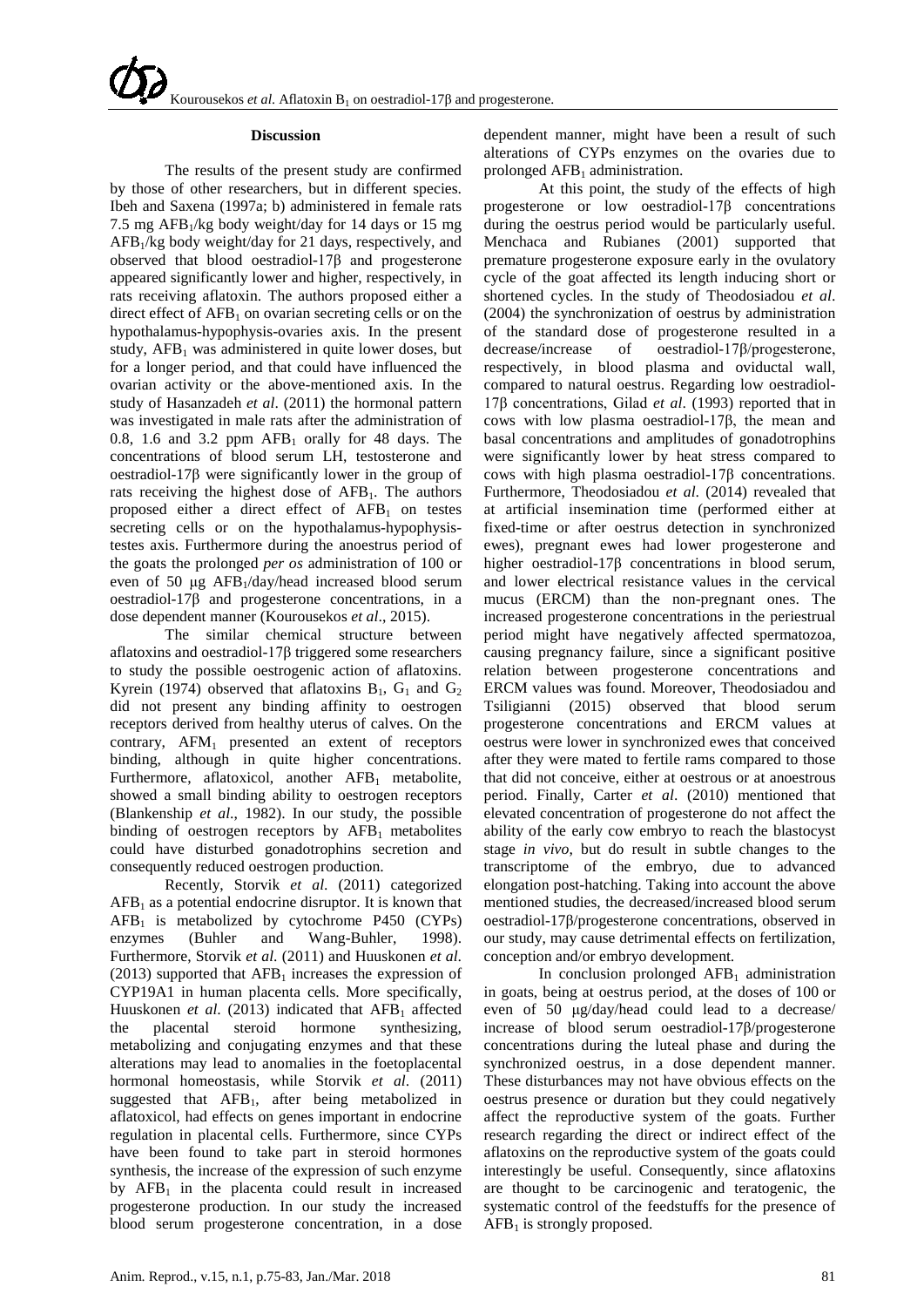#### **Acknowledgement**

This work was supported by the General Secretariat of Research and Technology of the Greek Ministry of Development (PENED 2001-7/4/2003, 01ED 282).

#### **References**

**Abdulrazzaq YM, Osman N, Yousif ZM, Al-Falahi S**. 2003. Aflatoxin M1 in breast-milk of U.A.E. women. *Ann Trop Paediatr*, 23:173-179.

**Akiyama H, Goda Y, Tanaka T, Toyoda M**. 2001. Determination of aflatoxins B1, B2, G1 and G2 in spices using a multifunctional column clean-up. *J Chromatogr A*, 932:153-157.

**[Bastaki SA,](http://www.ncbi.nlm.nih.gov/pubmed?term=%22Bastaki%20SA%22%5BAuthor%5D) [Osman N,](http://www.ncbi.nlm.nih.gov/pubmed?term=%22Osman%20N%22%5BAuthor%5D) [Kochiyil J,](http://www.ncbi.nlm.nih.gov/pubmed?term=%22Kochiyil%20J%22%5BAuthor%5D) [Shafiullah](http://www.ncbi.nlm.nih.gov/pubmed?term=%22Shafiullah%20M%22%5BAuthor%5D)  [M,](http://www.ncbi.nlm.nih.gov/pubmed?term=%22Shafiullah%20M%22%5BAuthor%5D) [Padmanabhan R,](http://www.ncbi.nlm.nih.gov/pubmed?term=%22Padmanabhan%20R%22%5BAuthor%5D) [Abdulrazzaq YM.](http://www.ncbi.nlm.nih.gov/pubmed?term=%22Abdulrazzaq%20YM%22%5BAuthor%5D)** 2010. Toxicokinetics of aflatoxin in pregnant mice. *Int J Toxicol*, 29:425-431.

**Battacone G, Nudda A, Cannas A, Cappio Borlino A, Bomboi G, Pulina G**. 2003. Excretion of aflatoxin M1 in milk of dairy ewes treated with different doses of aflatoxin B1. *J Dairy Sci*, 86:2667-2675.

**Bauernfeind M, Holtz W**. 1991. Progesterone and estrogen levels in serum of cyclic goats measured by enzyme immunoassay. *Small Rum Res*, 6:95-102.

**Blankenship LT, Dickey JF, Bodine AB**. 1982. *In vitro* mycotoxin binding to bovine uterine steroid hormone receptors. *Theriogenology*, 17:325-329.

**Buhler DR, Wang-Buhler JL**. 1998. Rainbow trout cytochrome P450s: pfication, molecular aspects, metabolic activity, induction and role in environmental

monitoring. *Comp Biochem Physiol*, 121:107-137. **[Carter](http://www.ncbi.nlm.nih.gov/pubmed?term=%22Carter%20F%22%5BAuthor%5D) F, [Rings](http://www.ncbi.nlm.nih.gov/pubmed?term=%22Rings%20F%22%5BAuthor%5D) F, [Mamo](http://www.ncbi.nlm.nih.gov/pubmed?term=%22Mamo%20S%22%5BAuthor%5D) S, [Holker](http://www.ncbi.nlm.nih.gov/pubmed?term=%22Holker%20M%22%5BAuthor%5D) M, [Kuzmany](http://www.ncbi.nlm.nih.gov/pubmed?term=%22Kuzmany%20A%22%5BAuthor%5D) [A,](http://www.ncbi.nlm.nih.gov/pubmed?term=%22Kuzmany%20A%22%5BAuthor%5D) [Besenfelder](http://www.ncbi.nlm.nih.gov/pubmed?term=%22Besenfelder%20U%22%5BAuthor%5D) U, [Havlicek](http://www.ncbi.nlm.nih.gov/pubmed?term=%22Havlicek%20V%22%5BAuthor%5D) V, [Mehta](http://www.ncbi.nlm.nih.gov/pubmed?term=%22Mehta%20JP%22%5BAuthor%5D) JP, [Tesfaye](http://www.ncbi.nlm.nih.gov/pubmed?term=%22Tesfaye%20D%22%5BAuthor%5D) [D,](http://www.ncbi.nlm.nih.gov/pubmed?term=%22Tesfaye%20D%22%5BAuthor%5D) [Schellander](http://www.ncbi.nlm.nih.gov/pubmed?term=%22Schellander%20K%22%5BAuthor%5D) K, [Lonergan](http://www.ncbi.nlm.nih.gov/pubmed?term=%22Lonergan%20P%22%5BAuthor%5D) P**. 2010. Effect of elevated circulating progesterone concentration on bovine blastocyst development and global transcriptome following endoscopic transfer of *in vitro* produced

embryos to the bovine oviduct. *Biol Reprod*, 83:707-719. **Chemineau P, Gauthier D, Poirier JC, Saumande J**. 1982. Plasma levels of LH, FSH, Prolactin, Oestradiol-17β and Progesterone during natural and induced

oestrus in the dairy goat. *Theriogenology*, 17:313-323. **Galvano F, Galofaro V, Galvano G**. 1996. Occurrence

and stability of aflatoxin M1 in milk and milk products: a worldwide review. *J Food Prot*, 59:1079-1090.

**[Gilad](http://www.reproduction-online.org/search?author1=E.+Gilad&sortspec=date&submit=Submit) E, [Meidan](http://www.reproduction-online.org/search?author1=R.+Meidan&sortspec=date&submit=Submit) R, [Berman](http://www.reproduction-online.org/search?author1=A.+Berman&sortspec=date&submit=Submit) A, [Graber](http://www.reproduction-online.org/search?author1=Y.+Graber&sortspec=date&submit=Submit) Y, [Wolfenson](http://www.reproduction-online.org/search?author1=D.+Wolfenson&sortspec=date&submit=Submit) D**. 1993. Effect of heat stress on tonic and GnRHinduced gonadotrophin secretion in relation to concentration of oestradiol in plasma of cyclic cows. *J Reprod Fetril*, 99:315-321.

**Hasanzadeh Sh, Hosseini E, Rezazadeh L**. 2011. Effects of aflatoxin  $B_1$  on profiles of gonadotropic (FSH and LH), steroid (testosterone and 17β-estradiol) and prolactin hormones in adult male rat. *Iranian J Vet Res*, 12:332-336.

**Huuskonen P, Myllynen P, Storvik M, Pasanen M**. 2013. The effects of aflatoxin B1 on transporters and steroid metabolizing enzymes in JEG-3 cells. *Toxicol Lett*, 218:200-206.

**Ibeh IN, Saxena DK**. 1997a. AFB1 and reproduction. I. Reproductive performance in female rats. *Afr J Reprod Health*, 1:79-84.

**Ibeh IN, Saxena DK**. 1997b. AFB1 and reproduction. II. Gametotoxicity in female rats. *Afr J Reprod Health*, 1:85-89.

**[Klarić MS](http://www.ncbi.nlm.nih.gov/pubmed?term=%22Klari%C4%87%20MS%22%5BAuthor%5D), [Cvetnić Z](http://www.ncbi.nlm.nih.gov/pubmed?term=%22Cvetni%C4%87%20Z%22%5BAuthor%5D), [Pepeljnjak S,](http://www.ncbi.nlm.nih.gov/pubmed?term=%22Pepeljnjak%20S%22%5BAuthor%5D) [Kosalec I](http://www.ncbi.nlm.nih.gov/pubmed?term=%22Kosalec%20I%22%5BAuthor%5D)**. 2009. Co-occurrence of aflatoxins, ochratoxin A, fumonisins, and zearalenone in cereals and feed, determined by competitive direct enzyme-linked immunosorbent assay and thin-layer chromatography. *Arch Ind Hyg Toxicol*, 60:427-434.

**Klich MA**. 2007. Aspergillus flavus the major producer of aflatoxin. *Mol Plant Pathol*, 8:713-722.

**Kourousekos GD, Theodosiadou E, Belibasaki S, Deligiannis K, Koukoulas Th, Zoulfos K, Lymberopoulos AG**. 2012. Effects of aflatoxin B1 administration on Greek indigenous goats' milk. *Int Dairy J*, 24:123-129.

**Kourousekos GD, Theodosiadou EK, Lymberopoulos AG, Belibasaki S, Boscos C**. 2015. Effect of prolonged aflatoxin  $B_1$  administration on blood serum oestradiol-17β and progesterone concentrations of goats during the anoestrus period. *Czech J Anim Sci*, 60:164-170.

**Kyrein HJ**. 1974. The binding affinity of aflatoxins on the uterine oestrogen receptor. *Z Lebensm Unters Forsch*, 154:285-287.

**Martin GB, Sutherland SRD, Lindsay DR**. 1987. Effects of nutritional supplements on testicular size and the secretion of LH and testosterone in Merino and Booroola rams. *Anim Reprod Sci*, 12:267-281.

**Menchaca A, Rubianes E**. 2001. Effect of high progesterone concentrations during the early luteal phase on the length of the ovulatory cycle of goats. *Anim Reprod Sci*, 68:69-76.

**Partanen HA, El-Nezami HS, Leppanen JM, Myllynen PK, Woodhouse HJ, Vahakangas KH**. 2010. Aflatoxin B1 transfer and metabolism in human placenta. *Toxicol Sci*, 113:216-225.

**Piekkola S, Turner PC, Abdel-Hamid M, Ezzat S, El-Daly M, El-Kafrawy S, Savchenko E, Poussa T, Woo JCS, Mykkanen H, El-Nezami H**. 2012. Characterisation of aflatoxin and deoxynivalenol exposure among pregnant Egyptian women. *Food Addit Contam*, 29:962-971.

**[Shuaib FM,](http://www.ncbi.nlm.nih.gov/pubmed?term=%22Shuaib%20FM%22%5BAuthor%5D) [Ehiri J,](http://www.ncbi.nlm.nih.gov/pubmed?term=%22Ehiri%20J%22%5BAuthor%5D) [Abdullahi A,](http://www.ncbi.nlm.nih.gov/pubmed?term=%22Abdullahi%20A%22%5BAuthor%5D) [Williams JH,](http://www.ncbi.nlm.nih.gov/pubmed?term=%22Williams%20JH%22%5BAuthor%5D) [Jolly](http://www.ncbi.nlm.nih.gov/pubmed?term=%22Jolly%20PE%22%5BAuthor%5D)  [PE](http://www.ncbi.nlm.nih.gov/pubmed?term=%22Jolly%20PE%22%5BAuthor%5D)**. 2010. Reproductive health effects of aflatoxins: a review of the literature. *Reprod Toxicol*, 9:262-270.

**Storvik M, Huuskonen P, Kyllonen T, Lehtonen S, El-Nezami H, Auriola S, Pasanen M**. 2011. Aflatoxin B1 – a potential endocrine disruptor – up-regulates CYP19A1 in JEG-3 cells. *Toxicol Lett*, 202:161-167.

**Theodosiadou E, Goulas P, Kouskoura T, Smokovitis A**. 2004. Oestrogen and progesterone concentrations in plasma and oviductal tissue of ewes exhibiting a natural or induced oestrus. *Anim Reprod Sci*, 80:59-67. **Theodosiadou E, Amiridis SG, Tsiligianni T**. 2014. Relationship between electrical resistance of cervical mucus and ovarian steroid concentration at the time of artificial insemination in ewes. *Reprod Biol*, 14:234-237.